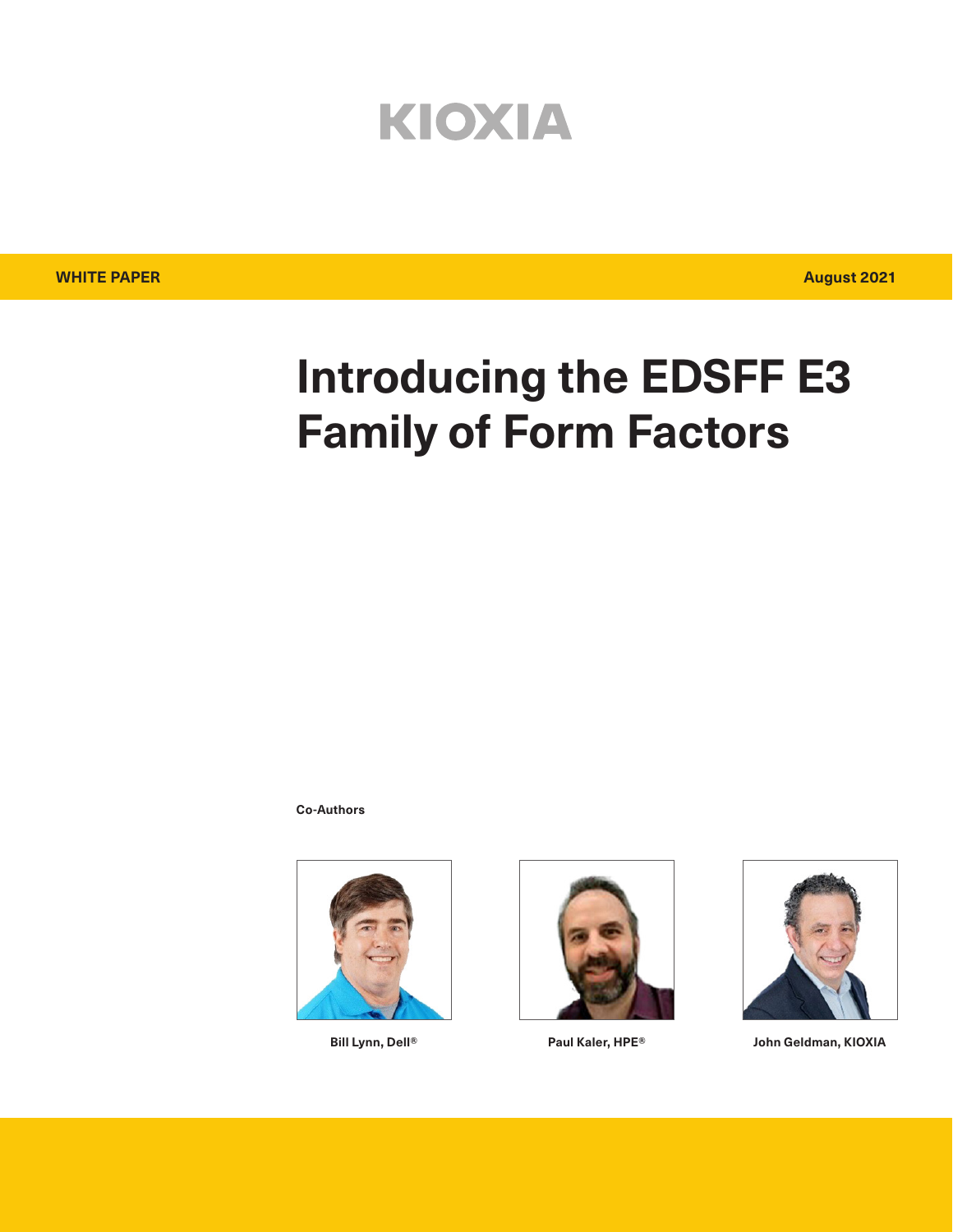## **Industry Landscape**

In today's world, server designers are faced with a myriad of new requirements poised by an ever-changing set of use cases. Driven by new technologies, classical servers are finding their way into a broad spectrum of environments. These servers can be located anywhere from high density data centers to smaller distributed edge deployments. Advancements in CPU, memory, accelerator and networking technologies are pushing the limits of the server storage architecture.

Several years ago, the industry realized that the 2.5-inch<sup>1</sup> disk drive form factor was nearing its limits. The Enterprise and Datacenter SSD Form Factor (EDSFF) working group was formed to explore the needs of the industry and architect a new set of form factors that address future enterprise architectural requirements. From this effort, the E3 Family of form factors was created.

### **What's Wrong with Today's Form Factors?**

New server and storage system designs are becoming more use case-specific and require data storage that can easily adapt to optimizations in performance or capacity (or a hybrid of both). With advancements in IoT and IIoT technologies (e.g., edge computing, machine to machine communications, continuous real-time video/audio capture), coupled with faster communication protocols and more robust interfaces (5G, WiFi and GPON), data storage media based on 2.5-inch drive formats has become limited. Storage media based on these legacy hard drive formats is challenged to keep technological pace with new server demands, as well as future servers based on PCIe® 5.0 and 6.0 technologies.

The 2.5-inch form factor originated with hard disk drives and is not optimal for flash memory packaging or optimized for flash memory channels. As performance scales to exercise all of the flash memory and activate all of the dies, the power of both the flash memory and interface increase. A form factor is needed that can scale power, PCIe speed increases, and wider PCIe link widths to enable full-throttle input/output operations per second (IOPS) performance per terabyte<sup>2</sup> (TB) capacity.

The scaling of SSD performance and capacity also has a domino effect on SSD power. The existing 2.5-inch SSD format typically caps out at 25W based on a practical limit as to what can be economically cooled. Efficient SSD airflow is critical for ensuring that the overall airflow within the data center is sufficient as it is very hard to provide efficient heat dissipation beyond ~20W.

The connectors used on the 2.5-inch form factor were not designed for extended signal integrity challenges, such as those found in the upcoming PCIe 5.0 and PCIe 6.0 specifications. Signal integrity challenges can manifest resulting in reduced drive count, higher solution costs, Quality of Service (QoS) issues or even system failure.

## **Requirements**

When architecting a new form factor, many different aspects must be considered. The resulting architecture is a balance of these needs that often require trade-offs to achieve an optimal system design. Some of these requirements include:

| <b>Signal Integrity (SI)</b>                                                                                                                                                                                  | <b>Multiple Device Types</b>                                                                                                                                                                                                 | <b>Link Width</b>                                                                                                                                                                          | <b>Form Factor Size</b>                                                                                                                                                                                                                    | <b>Power Envelopes</b>                                                                                                                                                                                                                                                           | <b>Thermal</b><br><b>Environments</b>                                               |
|---------------------------------------------------------------------------------------------------------------------------------------------------------------------------------------------------------------|------------------------------------------------------------------------------------------------------------------------------------------------------------------------------------------------------------------------------|--------------------------------------------------------------------------------------------------------------------------------------------------------------------------------------------|--------------------------------------------------------------------------------------------------------------------------------------------------------------------------------------------------------------------------------------------|----------------------------------------------------------------------------------------------------------------------------------------------------------------------------------------------------------------------------------------------------------------------------------|-------------------------------------------------------------------------------------|
| Support for next generation<br>high frequency interfaces.<br>At a minimum the connector<br>system must support<br>PCIe Gen5 and PCIe Gen6<br>interfaces, and ideally, support<br>interfaces beyond PCIe Gen6. | Support for multiple<br>device types and include<br>NVMe <sup>™</sup> SSDs, CXL storage<br>class memory devices,<br>computational storage<br>devices, low end accelerators,<br>and front-facing I/O devices<br>such as NICs. | Support for multiple host<br>connection link widths.<br>Different device types will<br>require different link widths<br>including PCIe x2, PCIe<br>x4, PCle x8 and PCle x16<br>connections | Support for different size<br>requirements to work<br>optimally in both 1U and 2U<br>platforms, to be large enough<br>to accommodate multiple<br>device types, and large<br>enough to accommodate<br>high performance NAND<br>controllers. | Support for reasonable power<br>envelopes in the future that<br>scale to higher power devices.<br>For NVMe SSDs, 25W is<br>required to saturate a PCIe<br>Gen4 x4 link, For Gen5, 30W<br>is the expected max power.<br>For low end accelerators, 70W<br>max power is sufficient. | Support that enables<br>operations in<br>reasonable server<br>thermal environments. |

The 2.5-inch format was an outstanding form factor that served the industry for almost 30 years. Ideally, the next generation form factor should meet the requirements of the industry for at least the next 10 to 15 years.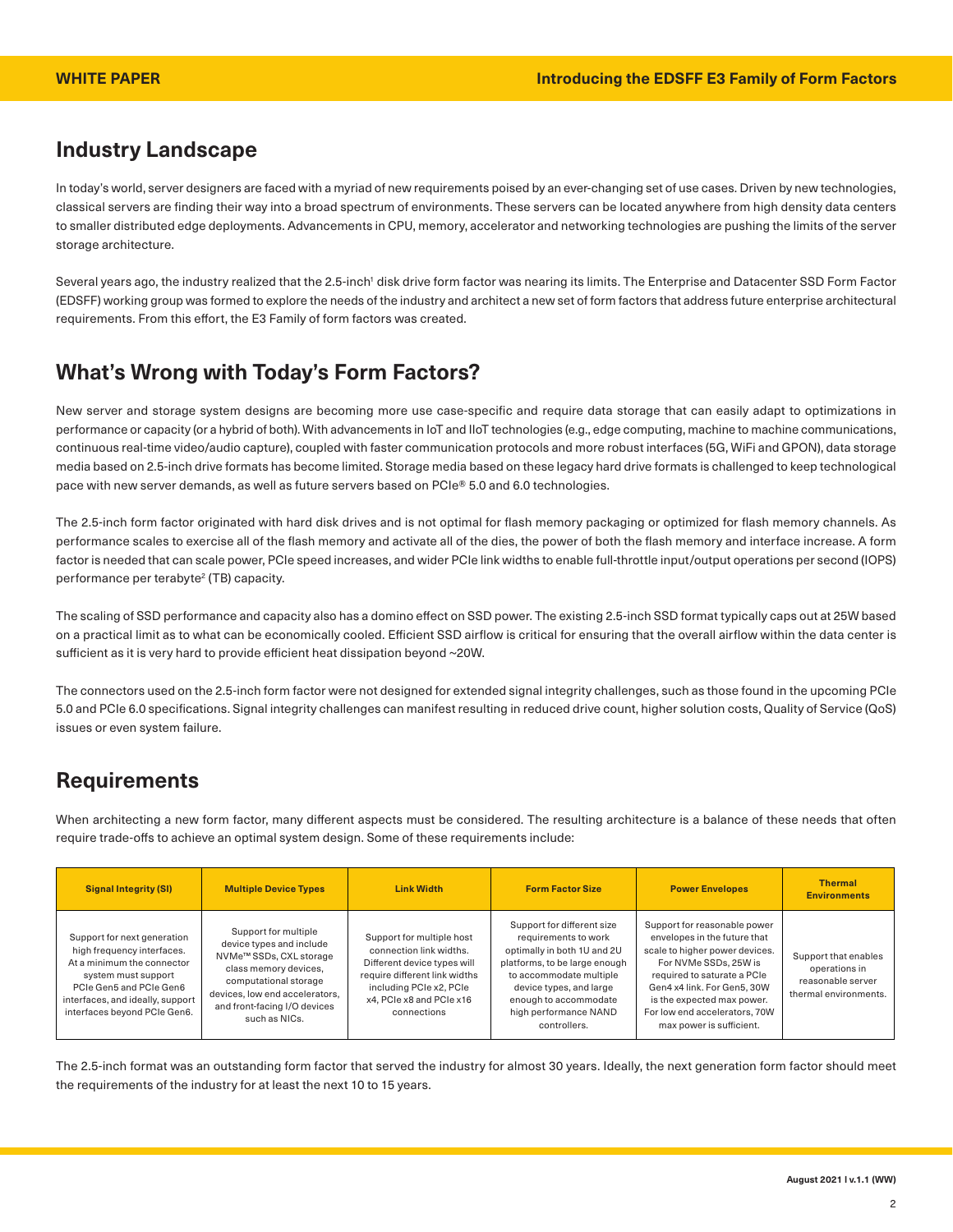## **The E3 Family**

The E3 family of devices currently consists of four different form factors that are defined by a group of SNIA SFF specifications. The SNIA SFF specifications that define the E3 family include:

| <b>Specification</b>                   | <b>Description</b>                                                      |
|----------------------------------------|-------------------------------------------------------------------------|
| SNIA-SFF-TA-1008 Rev. 2.0 <sup>3</sup> | Enterprise and Datacenter Device Form Factor                            |
| SNIA-SFF-TA-1002 Rev. 1.3 <sup>3</sup> | Protocol Agnostic Multi-Lane High Speed Connector                       |
| SNIA-SFF-TA-1009 Rev. 3.03             | Enterprise and Datacenter Standard Pin and Signal Specification (EDSFF) |
| SNIA SFF-TA-1023 Rev. 0.8 <sup>3</sup> | Thermal Characterization Specification for EDSFF Devices                |

SNIA SFF specifications are available to the public at: <https://www.snia.org/technology-communities/sff/specifications>

The E3 Family of form factors pictured below include the following descriptions and the primary device it is intended for:

## **E3 Family Description**



| <b>E3 Short Thin (E3.S)</b>                                                                                                                                                                                                                                                                                                                                                                             | <b>E3 Short Thick (E3.S 2T)</b>                                                                                                                                                                                        | E3 Long Thin (E3.L)                                                                                                                                                                                                                                                                                                | E3 Long Thick (E3.L 2T)                                                                                                |
|---------------------------------------------------------------------------------------------------------------------------------------------------------------------------------------------------------------------------------------------------------------------------------------------------------------------------------------------------------------------------------------------------------|------------------------------------------------------------------------------------------------------------------------------------------------------------------------------------------------------------------------|--------------------------------------------------------------------------------------------------------------------------------------------------------------------------------------------------------------------------------------------------------------------------------------------------------------------|------------------------------------------------------------------------------------------------------------------------|
| Targeted to NVMe SSDs with x4 PCIe link<br>widths though it can mechanically fit an x16<br>card edge. It supports power profiles up to<br>25W and positioned to be a primary form<br>factor for mainstream NVMe server storage<br>subsystems as it can be used across a wide<br>variety of platforms including modular and<br>short depth chassis. The thickness designator<br>of '1T' is not required. | Targeted to higher performance NVMe<br>SSDs (PCIe Gen5 x4 saturation), CXL,<br>SCM, computational storage or front I/O<br>implementations. It supports x4, x8 or x16<br>PCIe link widths and power profiles up to 40W. | Targeted to be a primary form factor for<br>storage subsystems and server platforms<br>requiring maximum capacity for each 'U'<br>configuration that utilize deeper chassis, and<br>for high-capacity NVMe SSDs or SCM devices<br>with support for x4, x8 or x16 PCIe link widths<br>and power profiles up to 40W. | Targeted to FPGAs or accelerators, with<br>support for x4, x8 or x16 PCIe link widths and<br>power profiles up to 70W. |

#### The following table lists key characteristics of the E3 form factors:

| <b>Device Variation</b> | <b>Height</b> | Length   | <b>Width</b>      | <b>Power</b> |
|-------------------------|---------------|----------|-------------------|--------------|
| E3.S                    | 76mm          | 112.75mm | 7.5 <sub>mm</sub> | <b>25W</b>   |
| E3.S 2T                 | 76mm          | 112.75mm | 16.8mm            | 40W          |
| E3.L                    | 76mm          | 142.2mm  | 7.5 <sub>mm</sub> | 40W          |
| E3.L 2T                 | 76mm          | 142.2mm  | 16.8mm            | 70W          |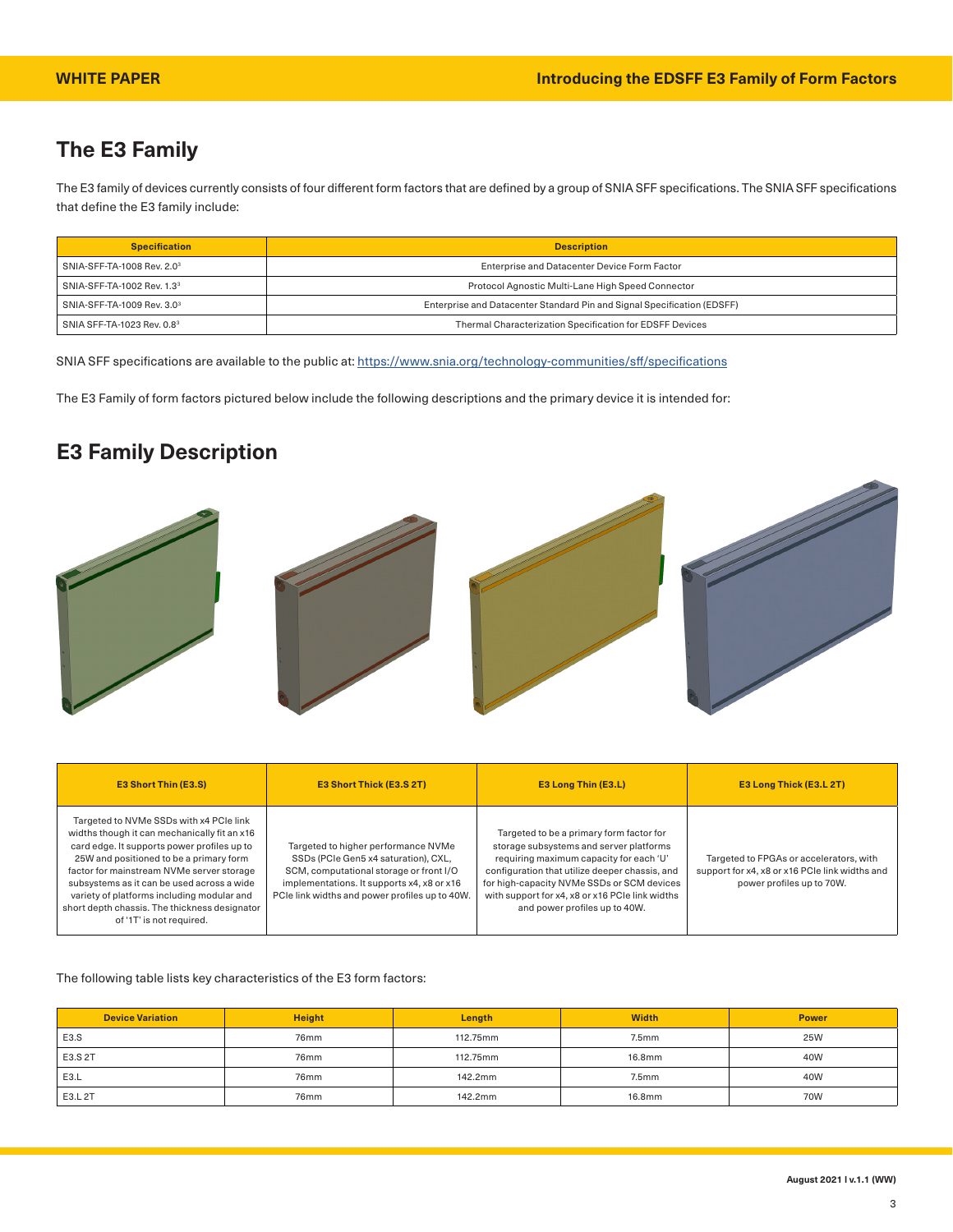E3 devices also support two LED locations on its front face that have the following functions<sup>4</sup>:

**Status LED:** The Status LED is green or green/white bi-color and indicates the overall status of the device. The green element is mandatory for all device variations and is controlled by the device firmware. The white element is optional and may be implemented by devices that require indication when it is safe to remove the device from the host. If implemented, the white element is controlled by the device firmware. The white element should not be implemented for NVMe SSD devices.

Fault/Locate LED: The Fault/Locate LED is amber/blue bi-color and indicates when a device is in a fault condition or when the host needs to identify the device in a chassis. The amber and blue elements are mandatory for all device variations and are controlled by the host via the LED pin on the device connector. Specific properties for the various LEDs (such as wavelength and luminosity), as well as the LED control pin definition, are defined in the SFF-TA-1009 specification.

### **System Design with E3**

E3 devices were designed to make efficient use of flash memory chips for SSD storage density, and efficient use of the number of devices in server and storage systems. An E3.S 2T is designed to enable 25% to 50% more flash packages compared to today's U.2 form factor SSD (2.5-inch, 15mm Z-height). E3.L variants provide roughly the same and ~2x the capacity of today's 2.5" SSDs with E3.L (7.5mm Z-height) and E3.L 2T form factors, respectively.

For those systems designed for use with fault-tolerant RAID controllers, drives with a smaller capacity or 'blast radius' results in lower rebuild times when the drive fails. As stated in the Requirements section, all E3 devices are usable in both 1U and 2U platforms. Using a device pitch of 9.3mm, a 1U platform can support up to twenty (20) E3 (7.5mm) or ten (10) E3 2T (16.8mm) devices. This provides similar capacities as 2.5"-based systems using E3.S devices, and doubles the capacity when using E3.L drives.



The figure above shows a 1U system with twenty (20) front loading E3 thin devices. Using a device pitch of 9.3mm, a 2U platform can support a maximum of between forty-four (44) and forty-six (46) front loading E3 devices depending on the 2U chassis mechanical structure. Actual implementations will vary based on thermal and workload targets as described below.



The figure above shows a 2U chassis with forty-four (44) E3 thin devices.

Looking ahead, platform architects will face many new challenges. One of the biggest is that platform power will increase dramatically. Factors that are driving this trend include:

- *• CPU power envelopes are currently pushing past 300W*
- *• DDR5 doubles DIMM power from 7.5W to 15W per DIMM*
- *• GPGPU power is increasing*
- *• Storage power is increasing (46 x E3.L @ 40W = 1.84KW)*

To accommodate rising system power, platforms need to increase the amount of airflow through the system. This can be achieved by depopulating some number of devices in the center of the chassis. The figure below shows a 1U chassis with the top row of devices depopulated.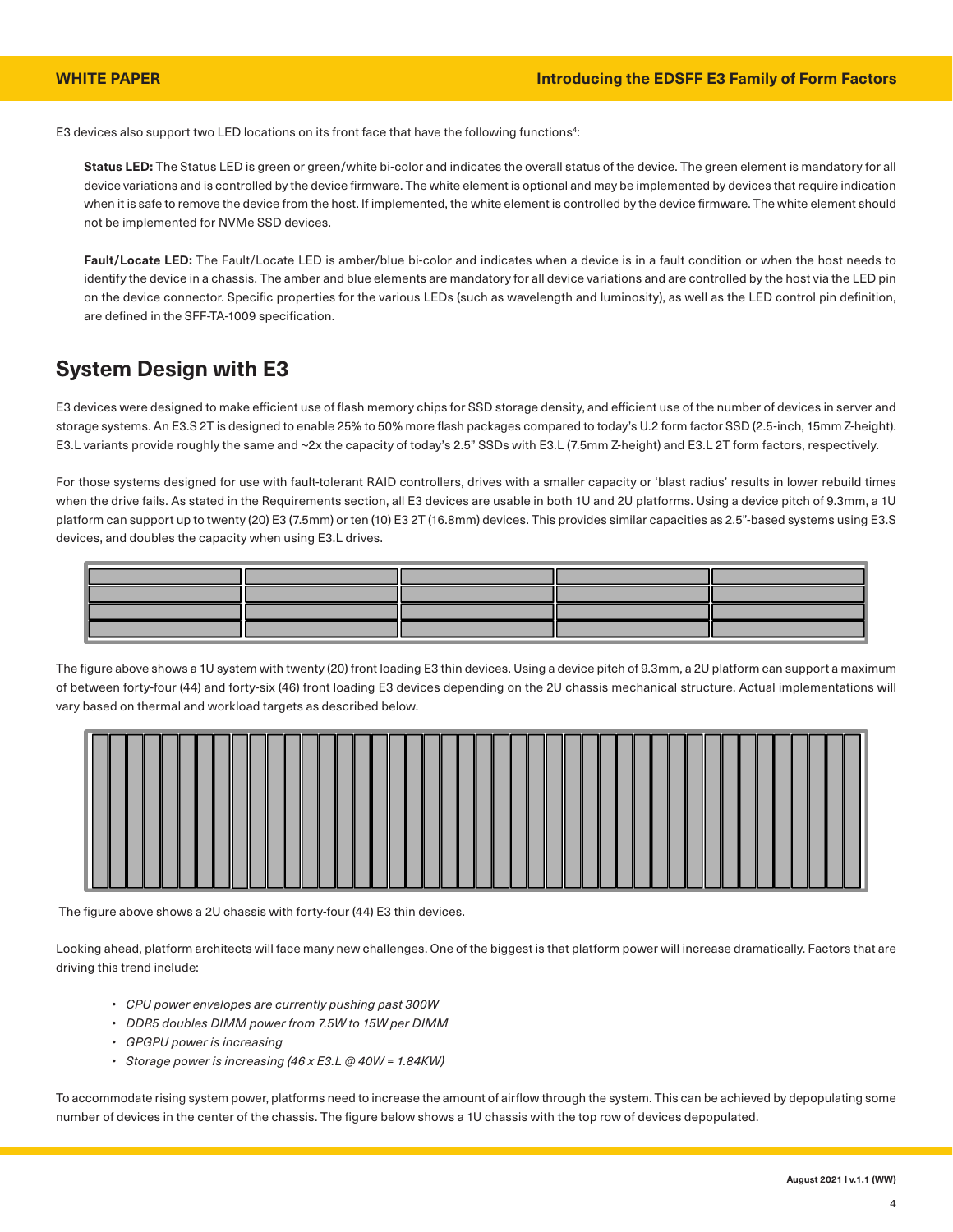

By using the E3 form factor platform, designers can significantly increase overall system airflow while maintaining a relatively large number of devices (in this case 15) to increase storage subsystem performance. The figure below shows a similar approach with a 2U chassis.



In the example above, the system supports forty (40) E3 devices.

Another challenge facing platform architects is the changing role of the server storage subsystem. Historically, the front of a server has been dedicated to traditional storage devices, but with new E3 designs, this will no longer be true. Future server architectures will share the front bulkhead space of a server with a multitude of device types including more powerful NVMe SSDs, CXL devices, computational storage devices, accelerators and front-facing I/O devices, such as NICs.

The fact that E3 supports multiple mechanical sizes, host link widths and power profiles with a family of interchangeable form factors makes it an ideal choice for system designers. The E3 mechanical architecture supports both carrier based and non-carrier based implementations. Using a wrap-around carrier, system designers can design a single drive bay mechanics set that will allow interchangeability of E3 (thin) and E3 2T (thick) devices. The figure below shows an example of a 1U system supporting four (4) alternate device types while still maintaining nine (9) SSD slots.

| <b>SCM</b>         | <b>Airflow</b> |  |  | <b>CXL</b> |  |
|--------------------|----------------|--|--|------------|--|
|                    |                |  |  |            |  |
| <b>Accelerator</b> |                |  |  | <b>CXL</b> |  |
|                    |                |  |  |            |  |

The figure below shows an example of a 2U system supporting up to eight (8) alternate device types while still maintaining twenty-four (24) SSD slots.

| $\overline{\mathsf{K}}$<br>16<br>r<br><b>TO</b><br><b>O</b><br>ှေ<br>__ | o<br>w.<br>÷<br>à | о<br>-<br><b>.</b><br>ÆT | o<br>ᇎ<br>œ | о<br>ţ<br>æ | ľΦ<br>present<br>$\cdots$<br>(a)<br>a o'l<br>$\omega$<br>o<br>=<br>$\sim$<br>тīП<br>ลภ<br>$-1$<br>$-1$ | ⊢−<br>œ<br><b>Tel</b><br><b>The Contract of the Contract of the Contract of the Contract of the Contract of the Contract of the Contract of the Contract of the Contract of The Contract of The Contract of The Contract of The Contract of The Contract </b><br><b>THE 1999</b><br>(10)<br>[00]<br>Œ<br>ᆖ<br>пD<br>Œ<br><b>TEND</b><br>$-1$ |
|-------------------------------------------------------------------------|-------------------|--------------------------|-------------|-------------|--------------------------------------------------------------------------------------------------------|----------------------------------------------------------------------------------------------------------------------------------------------------------------------------------------------------------------------------------------------------------------------------------------------------------------------------------------------|
|-------------------------------------------------------------------------|-------------------|--------------------------|-------------|-------------|--------------------------------------------------------------------------------------------------------|----------------------------------------------------------------------------------------------------------------------------------------------------------------------------------------------------------------------------------------------------------------------------------------------------------------------------------------------|

The flexibility of the E3 form factor gives platform architects a wide range of options when it comes to supporting multiple system use cases. The ability to optimize around either density, host bandwidth, system power or device type makes the E3 form factor an ideal choice for platform architects and system designers.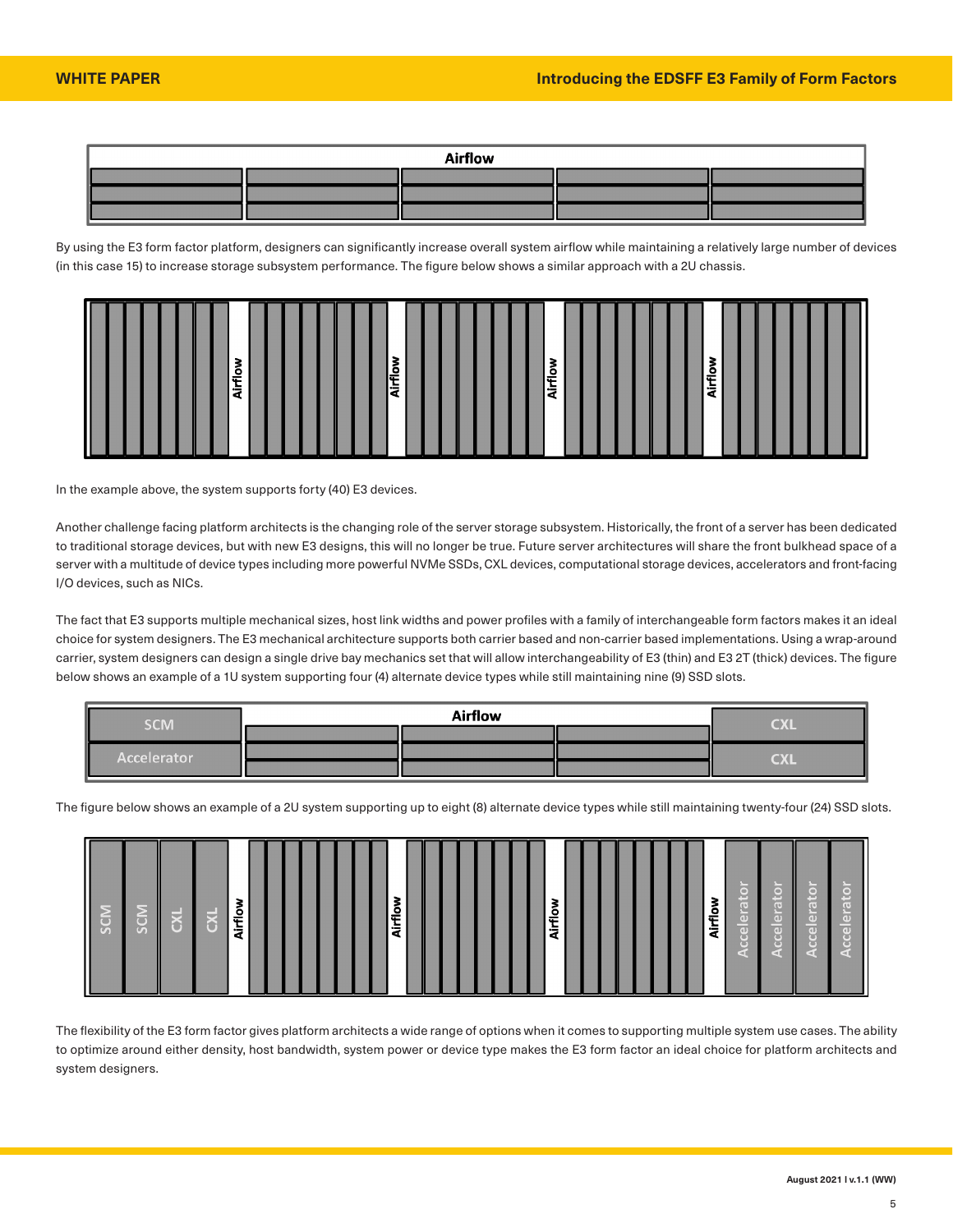# **Key Benefits**

The new E3 Family provides a number of key benefits to both system architects/designers and end-users alike, and fall into six categories as follows:



Storage media based on these new E3 formats are better suited to keep technological pace with new server demands and a host of data-intensive applications.

## **Which Companies Will Offer E3-enabled Products?**

While E3 form factors began with a focus on traditional enterprise server and storage use cases, hyperscalers are evaluating E3 for use in scale-out environments. Many server, storage and SSD companies with 2.5-inch storage solutions are aligned with the E3 Family. Vendors currently working on the SFF-TA-1002 and SFF-TA-1008 specifications include Dell EMC®, HPE, KIOXIA and many others.

Initial development and demonstration systems in support of the E3 Family of form factors are well underway with early full function development vehicles as shown (Figure 1).





*Figure 1: EDSFF prototype with KIOXIA E3.S Prototype NVMe SSDs*